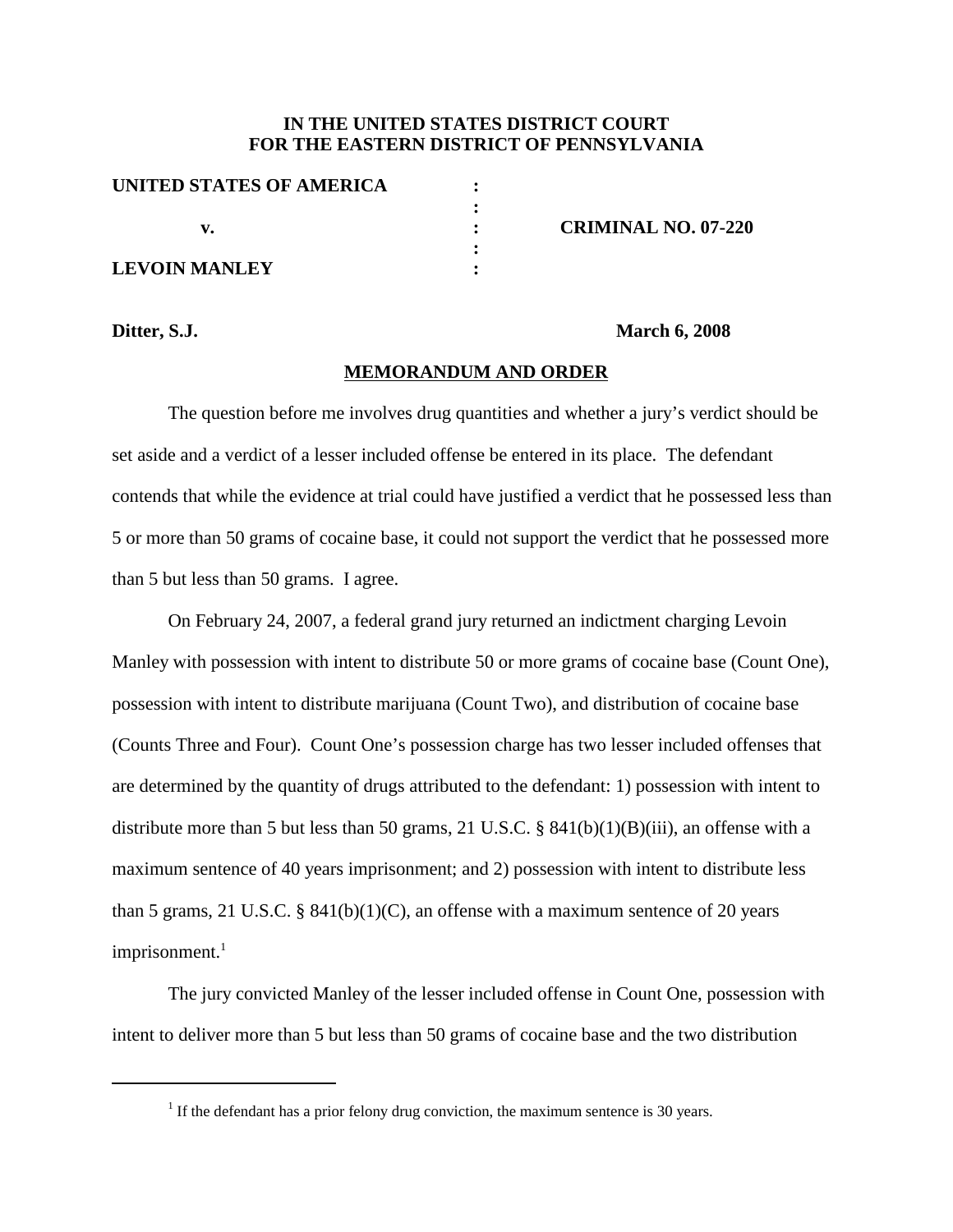counts. He was found not guilty of possession with intent to distribute marijuana. The evidence presented at trial established that cocaine base was located in two separate areas of Manley's home. From a second floor bedroom used by Manley, police seized 3.275 grams. From an unplugged freezer located in the first floor kitchen, police seized a book bag containing 69.05 grams of cocaine base. The cocaine base in the book bag was packaged in three separate plastic bags. One bag contained 15 packets weighing 2.24 grams, the second bag contained 300 packets weighing 52 grams, and the third bag contained a chunk of cocaine base weighing 14.81 grams.

Manley asserts that he would have been convicted of possession with intent to distribute more than 50 grams of cocaine base, as charged in the indictment, if the jurors had determined he was in knowing possession of the more that 72 grams of cocaine base that was found in the book bag and the bedroom. If the jurors found Manley was in knowing possession of the 69.05 grams of cocaine base hidden in the book bag and not the 3.275 grams found in the bedroom, he would still have been convicted of the most severe offense. However, if the jury concluded that Manley possessed only the drugs found in the bedroom, the most he could be convicted of is possession of less that 5 grams of cocaine base. Thus, Manley contends that there is no view of the evidence that would support his conviction for possession with intent to distribute more that 5 grams but less than 50 grams of cocaine base.

In considering a claim that the evidence is insufficient to support a conviction, I "must view the evidence in the light most favorable to the Government and sustain the verdict if any rational juror could have found the elements of the crime beyond a reasonable doubt." *United States v. Cartwright*, 359 F.3d 281, 286 (3d Cir. 2004). The Government contends that "the explanation for the jury's verdict is very simple - they accepted some, but not all, of the crack cocaine found inside the bookbag as defendant's which he possessed with intent to deliver."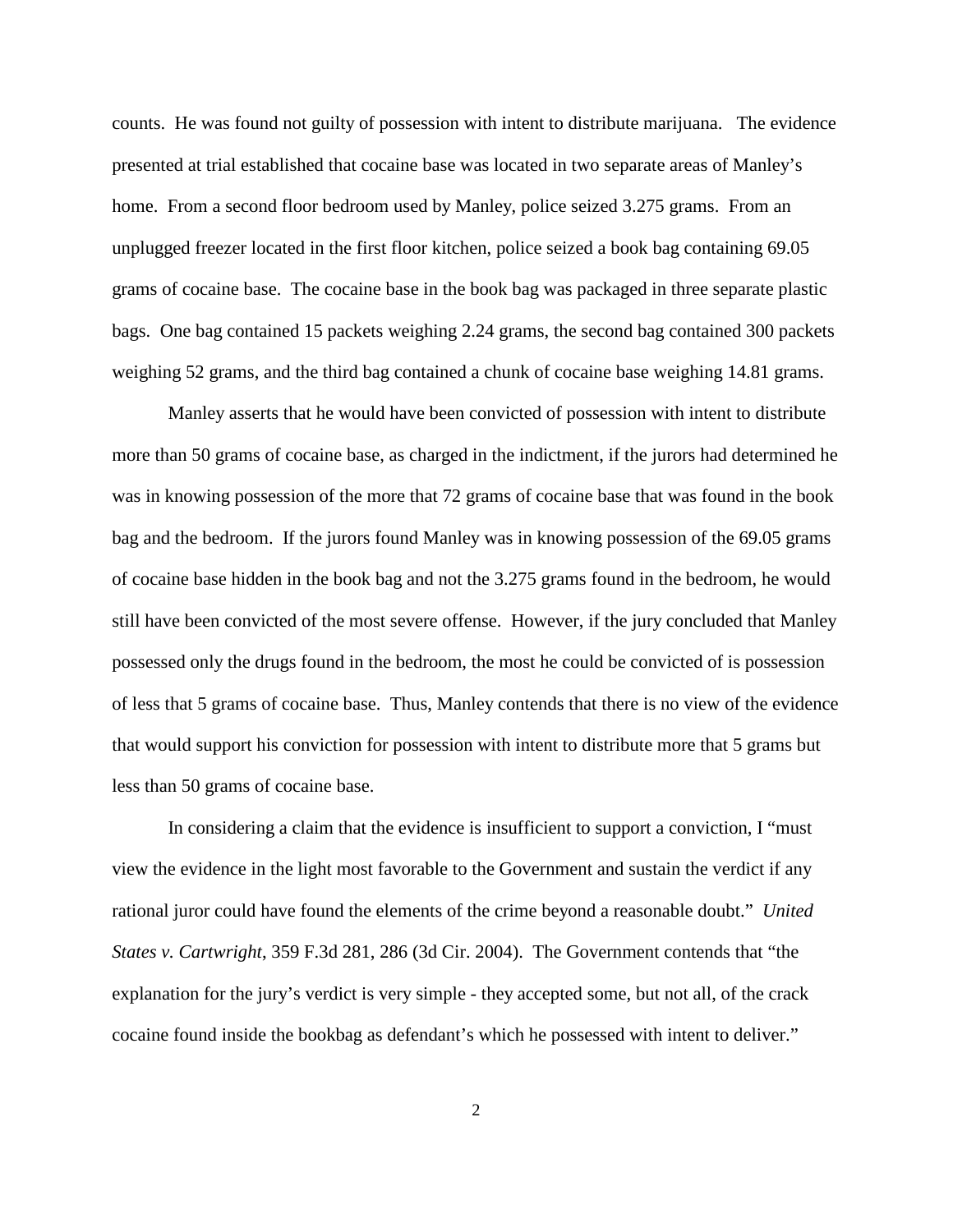*Govt. Resp.* at 6. This is the only way the facts would support the jury's verdict.

There may be circumstances under which the Government's explanation would be adequate to sustain the jury's verdict. If, for example, the three individual bags were not located in one book bag but were instead found in separate areas of the house. Not so in this case. Here, the three bags were found together in a single book bag that was hidden in a freezer. No evidence was presented at trial to cause the jury to conclude that some, but not all, of the contents of the book bag belonged to Manley, nor can I think of any reason for the jury to reach such a conclusion.

It is also reasonable to conclude that the jury did not attribute these drugs to Manley because there was nothing in the book bag to identify it as belonging to Manley and it was found in a common area of the house that was readily accessible to his parents, his brother, or any guest of the family. Contrast that with Manley's statement to the police that the drugs were in his room and the location of a box of his mail in the room where the smaller quantity of drugs were found. If the jurors were to find Manley guilty of possessing any cocaine base, the evidence presented three options as to the amount: 1) all the cocaine base found in the home; 2) just the cocaine base in the book bag; or 3) just the cocaine base from the bedroom. Where the jury has acquitted Manley of the charge that he possessed more than 50 grams of cocaine base, options one and two have been rejected. What remains is evidence to support a conviction for possession with intent to distribute the 3.275 grams of cocaine base found in the bedroom. Thus, the evidence is not sufficient to support his conviction on Count One for possession with intent to distribute more than 5 but less than 50 grams of cocaine base and that conviction must be vacated.

A trial court has the "authority to enter a judgment of conviction on a lesser-included offense when it finds that an element exclusive to the greater offense is not supported by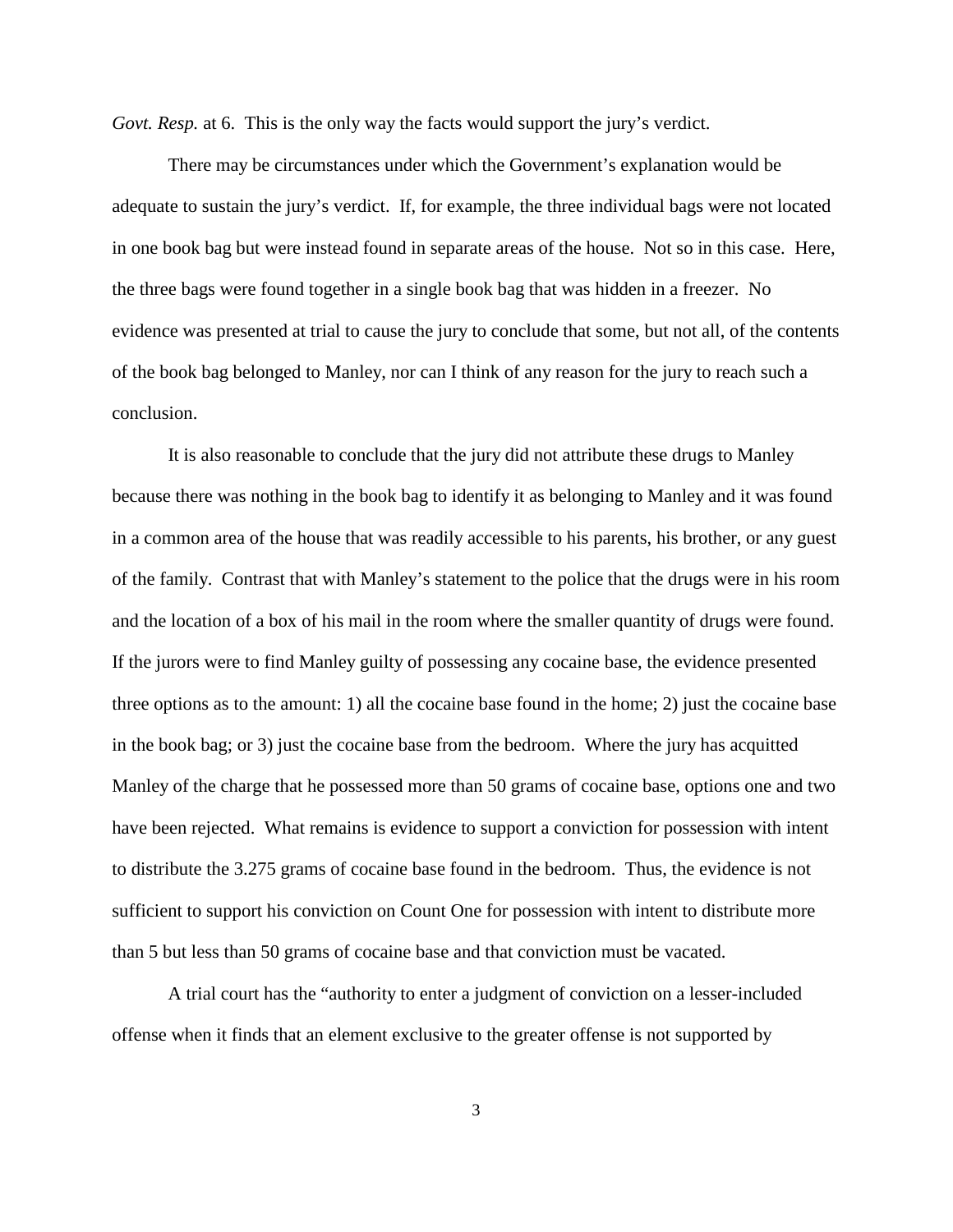evidence sufficient to sustain the jury's finding of guilt on the greater offense." *Gov't of the Virgin Islands v. Josiah/Rios,* 641 F.2d 1103, 1108 (3d Cir. 1981); *see also United States v. Vazquez*, 271 F.3d 93, 105 (3d Cir. 2001) (*en banc)*. I have found that the evidence did not support the jury's decision only as to the amount of cocaine base determined to have been possessed by Manley. The evidence is sufficient to support a conviction on the lesser included offense of possession with intent to distribute less than 5 grams of cocaine base. Thus, I will enter a verdict on the lesser included offense of possession with intent to distribute less than 5 grams of cocaine base in violation of 21 U.S.C. § 841(b)(1)(C).

An appropriate order follows.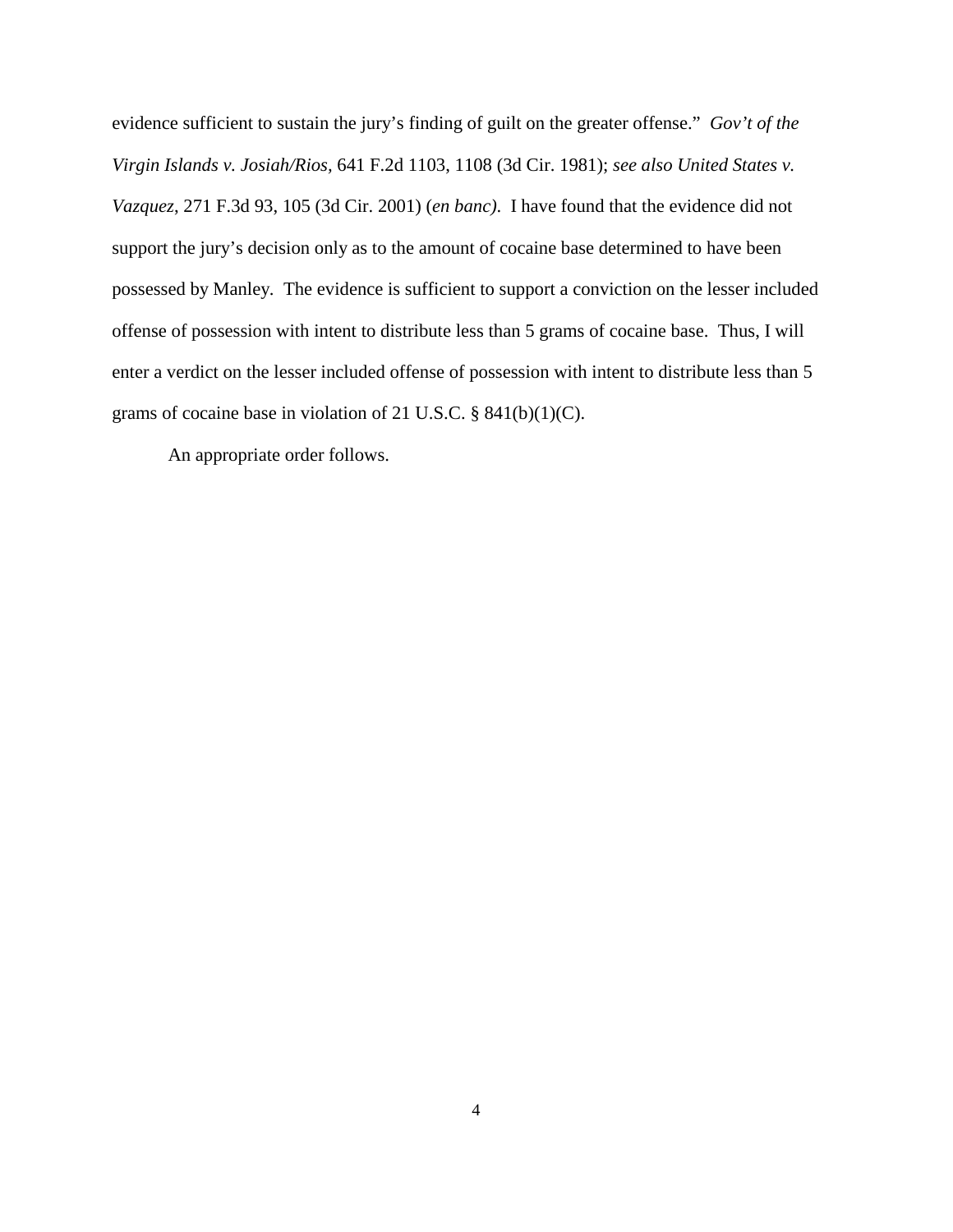# **IN THE UNITED STATES DISTRICT COURT FOR THE EASTERN DISTRICT OF PENNSYLVANIA**

| UNITED STATES OF AMERICA |  |
|--------------------------|--|
|                          |  |
|                          |  |
|                          |  |
| <b>LEVOIN MANLEY</b>     |  |

**v. : CRIMINAL NO. 07-220**

### **O R D E R**

AND NOW, this 6th day of March, 2008, IT IS HEREBY ORDERED that:

1. Defendant's motion for judgment of acquittal pursuant to Fed. R. Crim. P. 29 on Count One for the offense of possession with intent to distribute cocain base is GRANTED to:

(a) reflect a finding that the evidence at trial requires a reduction in the jury's finding that the defendant possessed more than five grams of cocaine base;

(b) vacate the defendant's conviction for possessing with intent to distribute more than 5 but less than 50 grams of cocaine base in violation of 21 U.S.C. § 841(b)(1)(B)(iii); and

(c) enter a judgment of conviction on Count One for the lesser included offense of possession with intent to distribute less than 5 grams of cocaine base in violation of 21 U.S.C. § 841(b)(1)(C).

3. Defendant's motion for a new trial pursuant to Fed. R. Crim. P. 33 is DENIED.

4. The United States Probation Office is directed to amend its presentence investigation report to reflect this change in defendant's judgment of conviction.